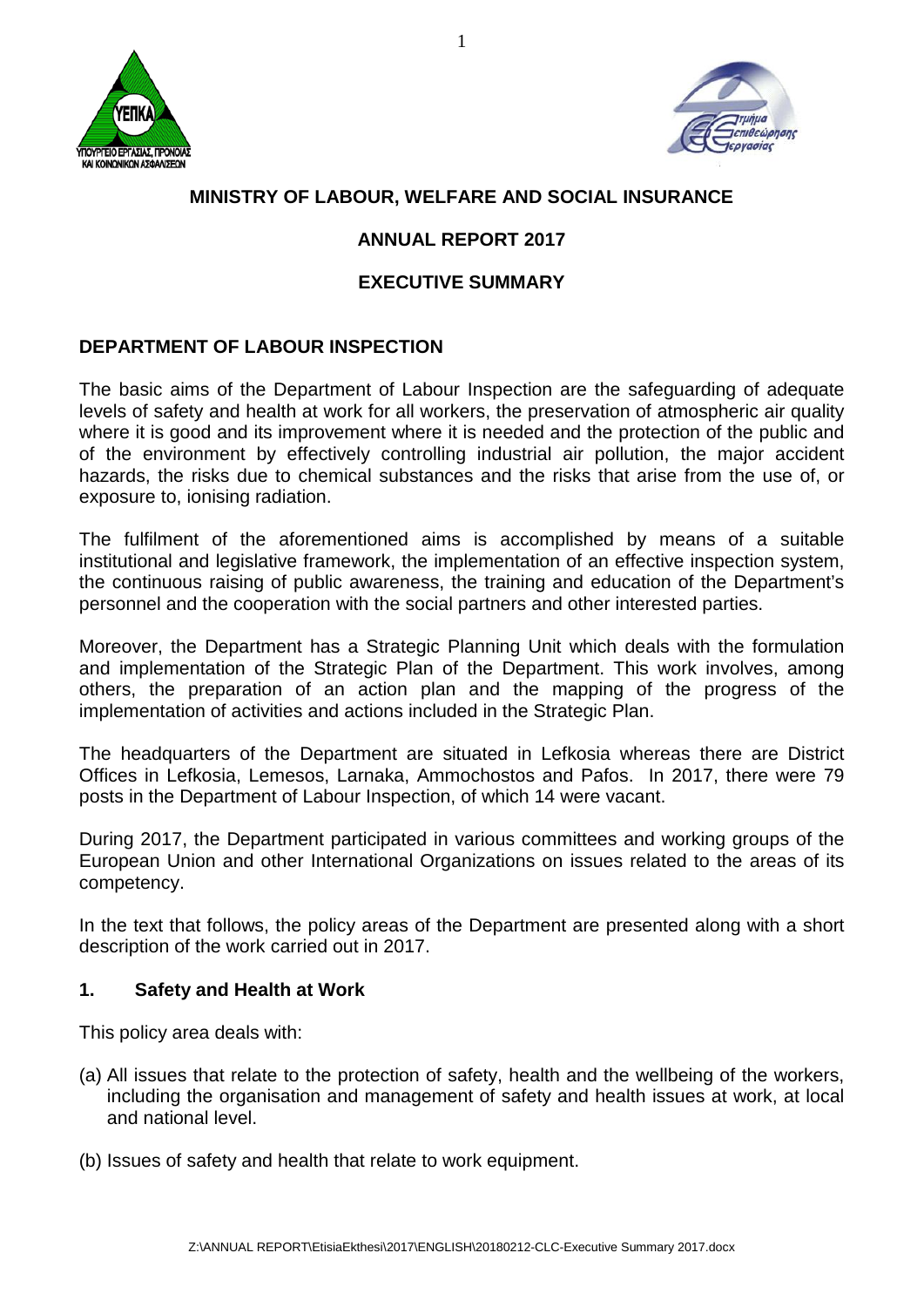- (c) Issues related to the risks to health arising from the use of asbestos, of chemical and biological agents, of carcinogenic and mutagenic agents, as well as from physical agents, such as noise, vibration or heat and from ergonomic factors, such as manual lifting and handling of loads, monotonous work, pace of work, etc.
- (d) Issues arising from major accident hazards in which dangerous substances are involved, aiming at accident prevention and/or the mitigation of their consequences on the public and the environment.
- (e) Issues on safety of offshore oil and gas operations.
- (f) Issues related to the management and control of chemical products which are manufactured, imported, exported, used and placed on the Cyprus market as well as issues related to the exposure on the market and/or use of chemical substances and mixtures in working and domestic environments.
- (g) The provision of information and training to employers and workers on issues of occupational safety and health by means of training programmes and informative material.

Also, the Department enforces specific legislation on the safety, health and well-being of, young persons and pregnant women at work.

The Department serves as the Focal Point for Cyprus for the European Agency for Safety and Health at Work. Within this context, the Department is responsible for the organisation and coordination of the National Information Network. The biennial campaign for 2016-2017 focused on "Healthy Workplaces for All Ages". The Department also constitutes the National Focal Point of Cyprus for the European Network for the Promotion of Health at the Workplace.

The Department carried out inspection campaigns within the framework of the year's strategic plan based on accurate and true data from previous inspections, accidents, as well as surveys. These campaigns covered whole year activities as well as monthly basis activities. Whole year activities included the control of implementing a suitable and appropriate risk management system and the consultation and participation of workers on health and safety issues at work. Monthly basis activities included activities such as specialised inspections' campaigns on highrisk industrial sectors including manufacturing and construction sectors and the National and European Good Practice Competition.

Throughout the year under review, 3623 inspections of workplaces on safety and health issues were carried out, 433 warning letters were sent to duty holders, 2070 work accidents to employees in the course of their work were notified to the Department and investigated, 14 penal cases were concluded in court, 17 new legal cases were prepared and 38 training courses/sessions were delivered to 2027 persons.

Furthermore, during 2017, 11 companies were approved to carry out work on removal of asbestos insulation or spreading and a total of 70 specific Work Plans were also approved before starting asbestos work. Also, special requirements for safety and health at work were examined and set out in 911 in total applications related to Planning and Building Permits as well as Approval Certificates of premises, which were intended to be used or used as workplaces and / or as residential units.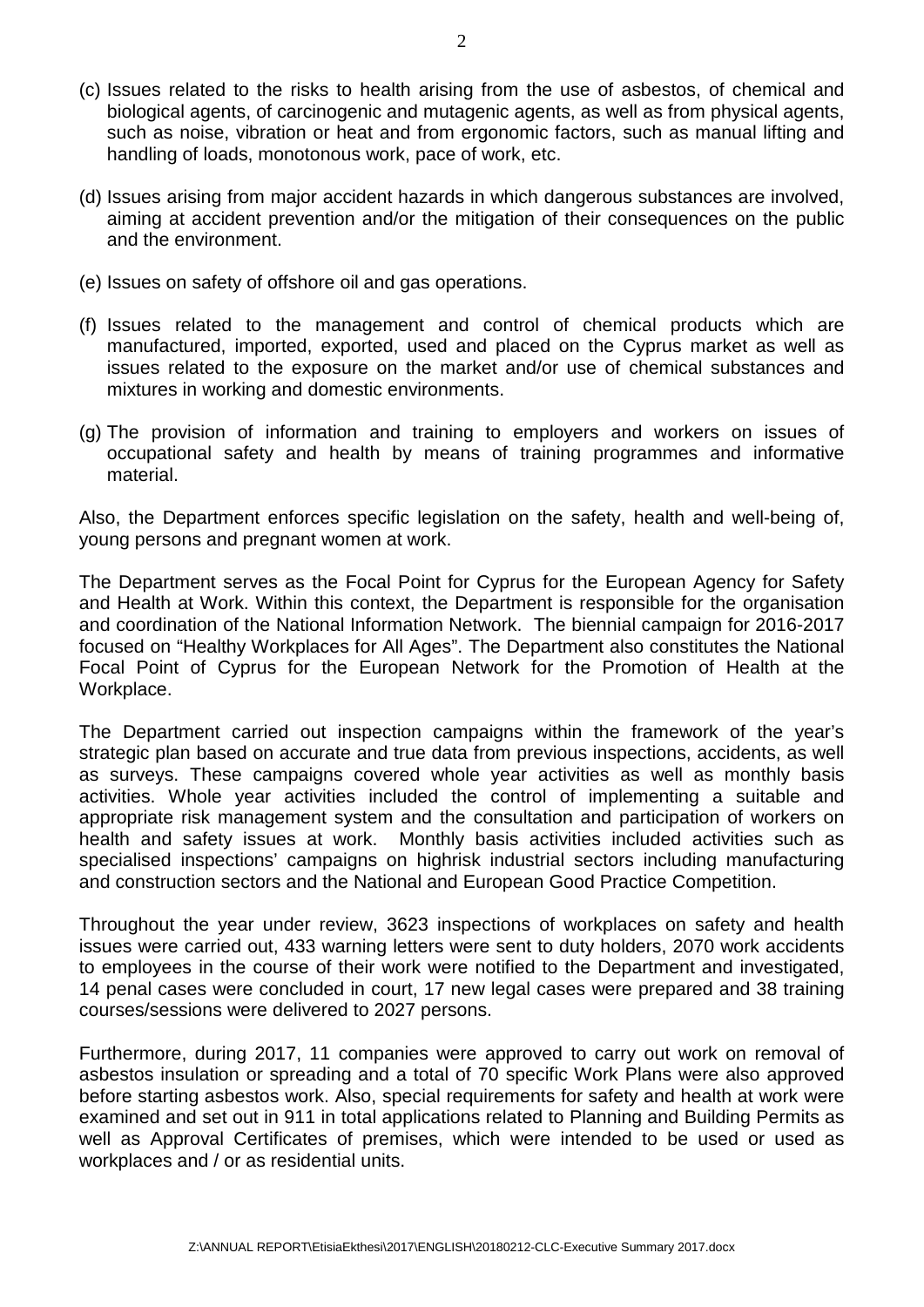Additionally, inspections were carried out to all industrial establishments operating in Cyprus and fall under the Regulations on the Control of Major Accident Hazards Involving Dangerous Substances (Seveso Directive).

Furthermore, 282 inspections were carried out for the enforcement of the legislation on Chemical Substances, while the two Helpdesks on the application of the European Regulations of REACH and CLP responded to 471 queries (191 concerning REACH and 280 concerning CLP Regulation).

The Department is also focal point for SAICM (Strategic Approach for International Chemicals Management), the Rotterdam International Convention (PIC) for the control of the import and export of certain dangerous substances and mixtures, and finally for the Stockholm Convention (POPs) for the control of the chemicals characterized as Persistent Organic Pollutants.

In addition to the above, the Department actively participates to several European Committees, and International bodies relevant to its competences.

### **2. Offshore Oil and Gas Operations**

The Director of the Department is the competent authority for the health and safety in offshore oil and gas operations. On 14 June 2017, the Safety and Health at Work (Prescribed Fees for the Evaluation of Documents Relevant to the Safety of Offshore Oil and Natural Gas Operations) Order of 2017 (P.I. 240/2017) was published.

In 2017 a drilling operation was completed and a second drilling operation started at the end of December. For the above mentioned drilling operations in 2017 two Major Hazard Reports were assessed and accepted, and four well notifications along with 50 daily drilling reports were assessed. One inspection was carried out on the offshore drilling rig, an inspection report was prepared and two improvement notices were delivered.

The Department had several meetings with companies operating in offshore oil and gas exploration activities in the Cyprus Exclusive Economic Zone (EEZ) and discussed their obligations on the basis of the existing legislation. Also, dealt with the evaluation of parts of the applications for the third round of licensing of oil and gas operations in the Cyprus Exclusive Economic Zone. The Department also submitted opinions as a member of the Environmental Impact Assessment Board and the Offshore Protocol for 5 Offshore Licenses.

In connection with offshore oil and gas operations the Department actively participates in the CYS TC22 Technical Committee for Hydrocarbons, which deals with European and International Standards and several relevant to health and safety in offshore oil and gas operations European Committees. Inspectors from the Department have participated in joined inspections of offshore facilities organized by other Member States and attended training programs on health and safety issues on oil and gas operations.

#### **3. Inspectable Machinery, Equipment with CE Marking, Liquefied Petroleum Gas (LPG) Safety and Drivers' Working Hours**

Issues of inspection and certification of inspectable machinery, such as steam boilers, steam receivers, cranes, winches, overhead travelling cranes and air receivers are dealt within this policy area. During the reviewed period, 1197 inspections were carried out for machinery and equipment safety purposes.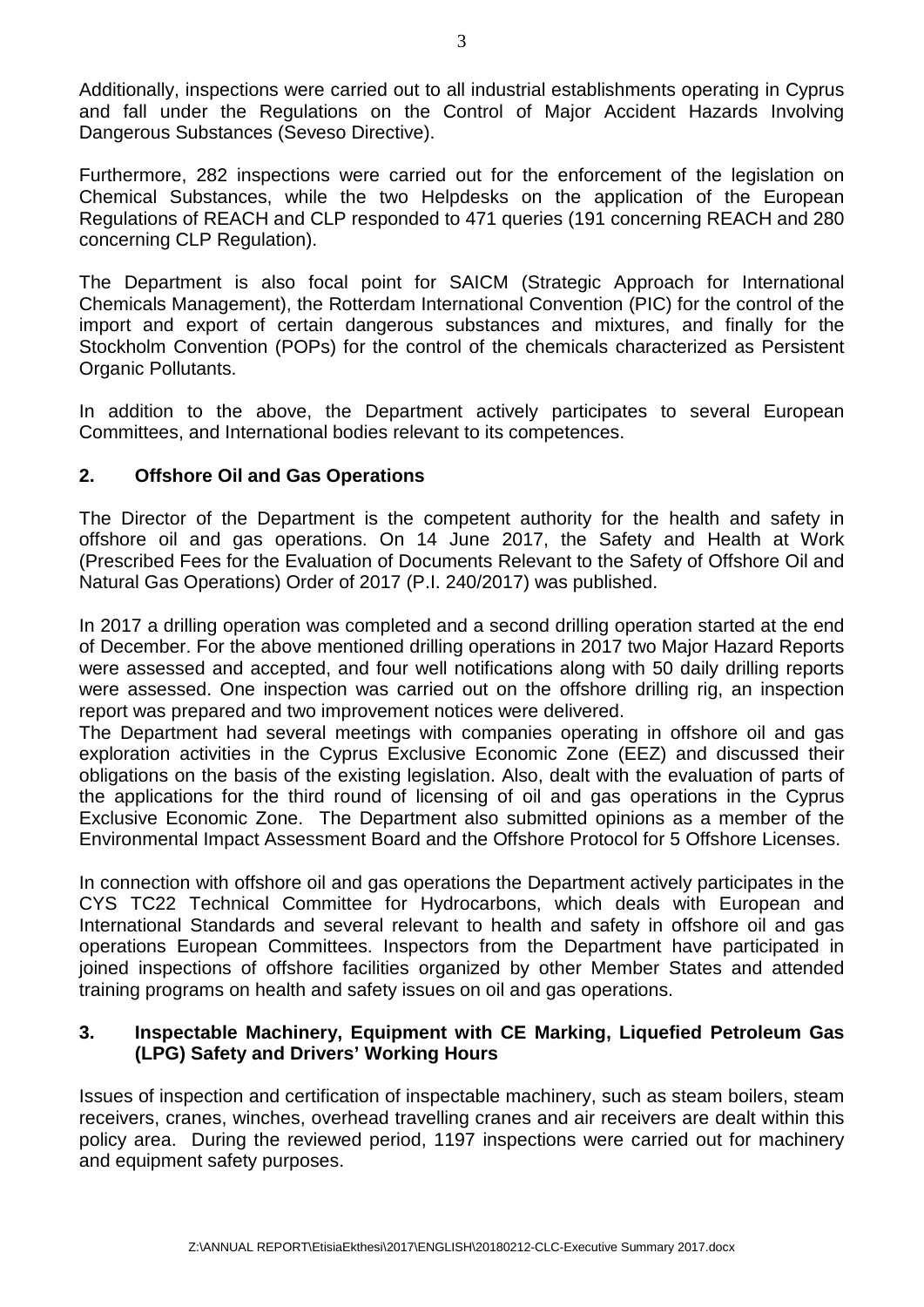To safeguard the enforcement of the Regulations concerning the Operation, Maintenance and Audit of Lifts (P.I. 533/2012), the Department of Labour Inspection carried out 83 inspections on the stakeholders' premises (Authorized Lift Auditors and Maintenance Persons) and on installed lifts.

Furthermore, the Department is responsible to enforce the harmonised legislations on 7 categories of products to safeguard the free movement of goods that bear the CE mark and hence safeguarding the safety and health of users and consumers. Specifically, on (a) Pressure Equipment, (b) Simple Pressure Vessels, (c) Machinery, (d) Lifts, (e) Personal Protective Equipment, (f) Equipment and Protective Systems for Use in Explosive Atmospheres and (g) Noise Emissions from Outdoor Equipment. In this context, 100 market surveillance activities were carried out, 27 Announcements were issued to alert the public for 80 dangerous products, a fine of €500 was imposed on an Installer for a non-compliant lift and a number of non-compliant machinery products were withdrawn or prevented from entering the Cyprus market in cooperation with the Customs Authorities.

In 2017, 1503 inspections were carried out on LPG vessels and installations, including mobile LPG installations on vehicles, such as caravans and canteens, as part of the licensing process of such premises under the Petroleum legislation. In total, 1905 premises were inspected where LPG and other petroleum liquids were stored. Following the permission for the use of LPG as an alternative car fuel, the Department is implementing an Inspection Scheme of LPG fuelling stations and car conversion and maintenance stations to enforce the relevant legislation.

The excessive working hours of drivers whose primary activity is driving is known to be one of the causes of traffic accidents. With the enforcement of the relevant legislation and the utilisation of inspection data, the Department decides on policies to improve the drivers' working conditions, prevent road accidents while maintaining a level playing field and reducing competition inequalities between businesses. In 2017, 56955 drivers' working days were checked according to relevant legislation, out of which 5615 were conducted at the road side in cooperation with the Cyprus Police Force and 51340 at the enterprises' premises.

#### **4. Control of Industrial Air Pollution**

The main aim of this policy area is to monitor and control the air pollution caused by substances emitted to the environment during the operation of various industrial installations, in an effort to safeguard the health of the public and the protection of the environment.

During 2017, emphasis was given on raising awareness of operators of industrial installations as to their obligations.

Emphasis was also placed on facilitating public access to environmental information and specifically on the annual amounts of pollutant releases and waste transfer from facilities that fall within the scope of the European Regulation 166/2006/ECconcerning the establishment of a European Pollutant Release and Transfer Register (E-PRTR Regulation), through a publicly accessible electronic database. In 2017, the Department of Labour Inspection submitted to the European Commission and the European Environment Agency, the ninth annual report with environmental data from industrial activities in Cyprus according to the requirements of the above Regulation.

During 2017, the Department of Labour Inspection dealt with the granting of 16 Air Emission Permits and 29 Industrial Emissions Permits. In addition, 27 Air Emission permits of petrol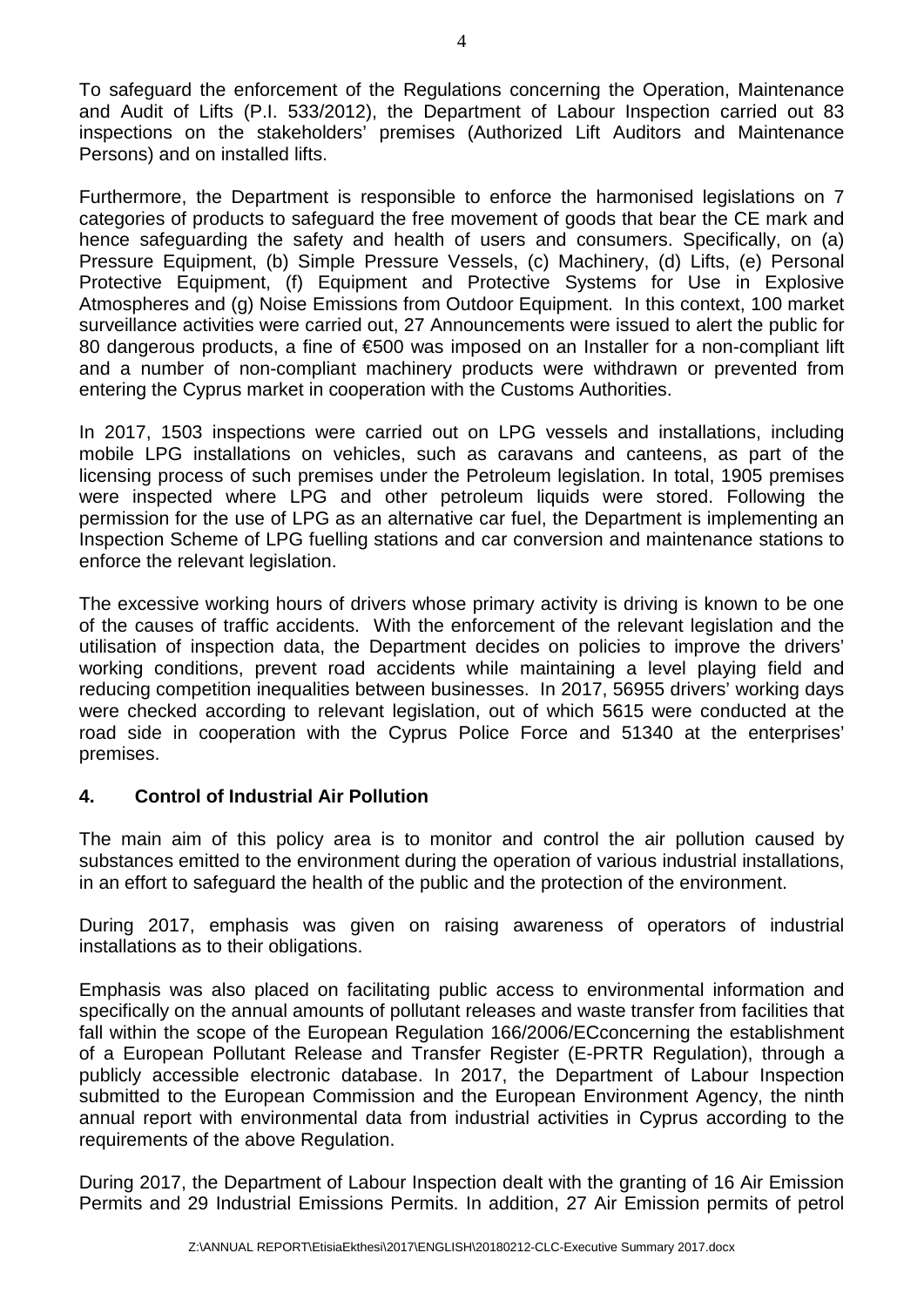stations were amended because of the installation in these stations of equipment for Stage II petrol vapour recovery during vehicle refueling. The Departmentof Labour Inspection carried out 151 environmental inspections, of which 108 inspections were carried out at registrable installations (51 to check for compliance with Air Emission Permits and 57 to check for compliance with Industrial Emissions Permits), 35 inspections at non-registrable installations, and 8 for the investigation of public complaints related to the operation of neighbouring factories.

Four penal cases for violating the Atmospheric Pollution Control Law, which were pending before the Court, were concluded.

### **5. Air Quality**

The Department of Labour Inspection continued in 2017 to monitor the ambient air with a network of 10 stations. The results, together with other useful information on air quality, were given to the public, on-line, through the respective website [www.airquality.gov.cy,](http://www.airquality.gov.cy/) through indoor/outdoor information panels and through four island-wide TV stations after their central news bulletin.

The Department of Labour Inspection, in order to inform the public, has proceeded to the preparation of a mobile phone application, for the immediate information of the employees, the sensitive population groups, the public, the relevant bodies, the visitors and other people interested about air quality. Through this application, the people can have access to the information regarding the air quality, based on the different colours of pollution levels on Cyprus map as well as based on the concentrations of pollutants per station.

In addition, during the Sahara or Asia dust storms that occurred in 2017, announcements were issued through mass media, to warn and advise the population and especially the vulnerable groups and give recommendations on how to limit their exposure to the high dust concentration in the air.

The assessment of Air Quality in Cyprus showed that the concentrations of most pollutants are below the relevant limits with the exception of Ozone and suspended Particulate Matter (PM). The source apportionment for quantifying the contribution of natural events and transboundary pollution to the high PM concentrations measured in Cyprus continued by the chemical analysis of PM samples. As a result, the number of daily exceedances due to local and anthropogenic sources was shown to be less than 35 which are allowed by the legislation.

The Department of Labour Inspection, in cooperation with other authorities, continued with the implementation of the National Action Plan, which was approved by the Council of Ministers in February 2008, with an aim to reduce further the Particulate Matter emissions from local sources.

The National Reference Laboratory (NRL) of Air Quality was accredited by the Cyprus Organization for the Promotion of Quality with the EN 17025 standard from 6.6.2013. The inspection of conformity to the standard is done annually. The NRL participates in the Laboratory Intercomparison which takes place at the Joint Research Center of the European Union (Ispra-Italy). Participation is compulsory at least once every three years, as determined by legislation and concerns the methods of measurement of  $NO_x$ ,  $O_3$ ,  $CO$ ,  $SO_2$ and  $C_6H_6$ .